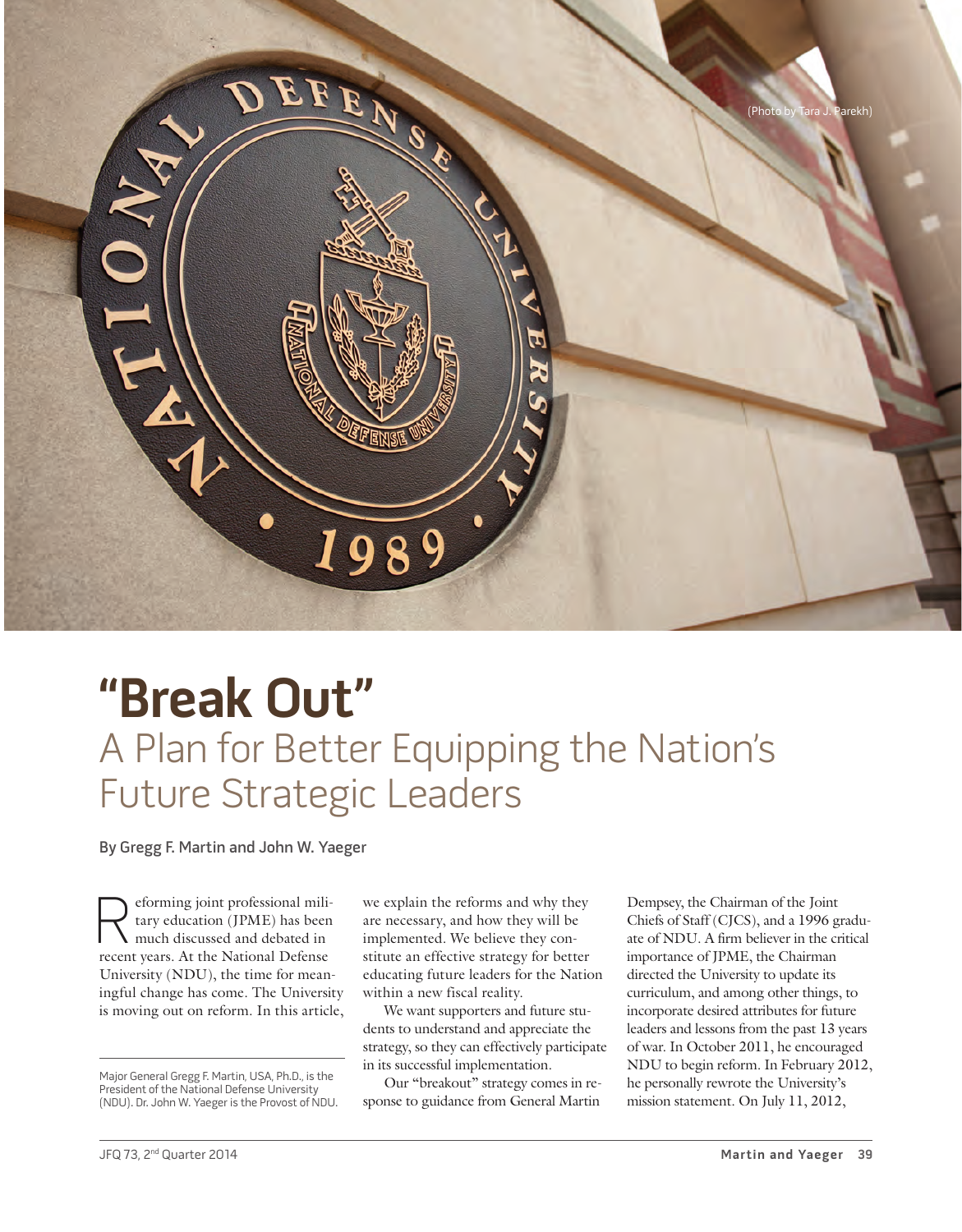he spoke at the University, clarifying his intent that NDU should break out from its current way of doing business to better support our joint warfighters and the Nation. The Chairman's emphasis on change evokes the words of President Abraham Lincoln inscribed on the walls of Lincoln Hall here at NDU: "As our case is new, so we must think anew, and act anew."

In this vein, General Dempsey cited changes at NDU as a first step toward broader reform: "As we continue to advance '[whole of] University' initiatives at National Defense University, we will update the Joint PME curriculum across the force to emphasize key leader attributes. We will also explore how best to adapt our learning institutions to serve a global Joint Force."1

Over the past 2 years, NDU has absorbed significant funding and personnel cuts, like our partner institutions across the Department of Defense. During the same period we have prepared broad strategic guidance to our component institutions, executed an "NDU 2020" planning process, participated in the Chairman's Joint Education Review, and moved through a series of scheduled external review and accreditation events. Now, in time for the upcoming 2015 academic year, we are implementing the Chairman's guidance and seizing the opportunity to prepare our future strategic leaders with a program that is more focused on individual learning outcomes and better postured to leverage the full range of talent available to the University. By collaborating more effectively across the University's different colleges and components, we can deliver improved joint education at less cost to the Nation. In more detail, here are why and how we will do it.

## **Why Change?**

Change is hard and some always question whether it is necessary. Skepticism is understandable. Real change that elevates an organization's performance is rare. Many change efforts are ill conceived and mostly cosmetic: shuffling organizational boxes, titles, and authorities without effectively identifying, understanding, and addressing the key impediments to better performance. Any critical problem-solving effort must be based on an accurate diagnosis of the problem to be solved.2 Even well-conceived efforts often fail due to bureaucratic resistance or for lack of adequate follow-through. Those that do succeed often must pass through a brief period of relative inefficiency before they carry the organization to new heights of performance. Not surprisingly, many people associate organizational change with administrative turbulence that undermines rather than enhances performance. The change we support will be real, substantial, and effectual.

We began with a candid appraisal of our circumstances and key challenges. Stated simply, NDU must better equip future leaders for an increasingly complex and dynamic security environment during a period of severely reduced resources. Our five colleges enjoy strong reputations and offer many opportunities for an excellent education, but a number of scholarly critiques in recent years point out that we can do better.<sup>3</sup> Although views differ, several criticisms are recurring, most notably that our academic standards are not sufficiently rigorous, our curricula can be more current and innovative, our education does not leverage student's prior training and operational experience, and our research centers can be better linked to our students.

*Changing National Security Environment.* The environment today is not unlike the mid-1970s when the decision was made to consolidate the National War College and the Industrial College of the Armed Forces (now the Dwight D. Eisenhower School for National Security and Resource Strategy) under the National Defense University. The Nation was coming out of a prolonged conflict and facing diminishing resources.

*Rigor.* Some believe that NDU should accommodate student welfare at the expense of necessary academic rigor. Even though the University maintains its academic regional accreditation, critics note that some of our graduate programs do not typically require a thesis and that our course credits may not transfer to other top academic programs. The need

for war-weary and battle-hardened veterans to recuperate and reconnect with their families is genuine and we support it, but we must try to balance quality of life for our returning heroes with an academically rigorous program.

*Relevance.* Another common critique is that our curriculum is focused on the past at the expense of the emerging future, on military history and the immutable principles of war, and not enough on critical thinking skills relevant to current issues:

*The current approach to the professional military education and growth of senior officers may not adequately prepare them to meet those coming challenges. . . .* [O]*ther than some adjustments to accommodate counterinsurgency doctrine, the professional military education provided by military institutions in the past decade has largely remained constant in spite of rapid changes in the world.*<sup>4</sup>

In addition, it is often asserted that our JPME institutions, once a major source of innovative educational methods, have "become an intellectual backwater, lagging far behind the corporate and civilian institutions of higher learning."5

These concerns are easily overstated, but they have some merit. Certainly we acknowledge the need to focus more on imparting leadership attributes demanded by a security environment that is "characterized by uncertainty, complexity, rapid change, and persistent conflict."6 In such an environment, leaders require multidisciplinary and adaptive problem-solving skills that prepare them to collaborate and innovate. Most of our students now have experience in joint, interagency, and multinational operations, and some of our best young leaders in recent campaigns demonstrated a willingness to experiment to good effect. We need to make sure that our curriculum captures and transmits their successes in ways that illuminate general principles for effective decisionmaking in similarly complex environments.

*Disconnected Research.* Another concern raised about the management of the University was its expanding research centers. The good news is that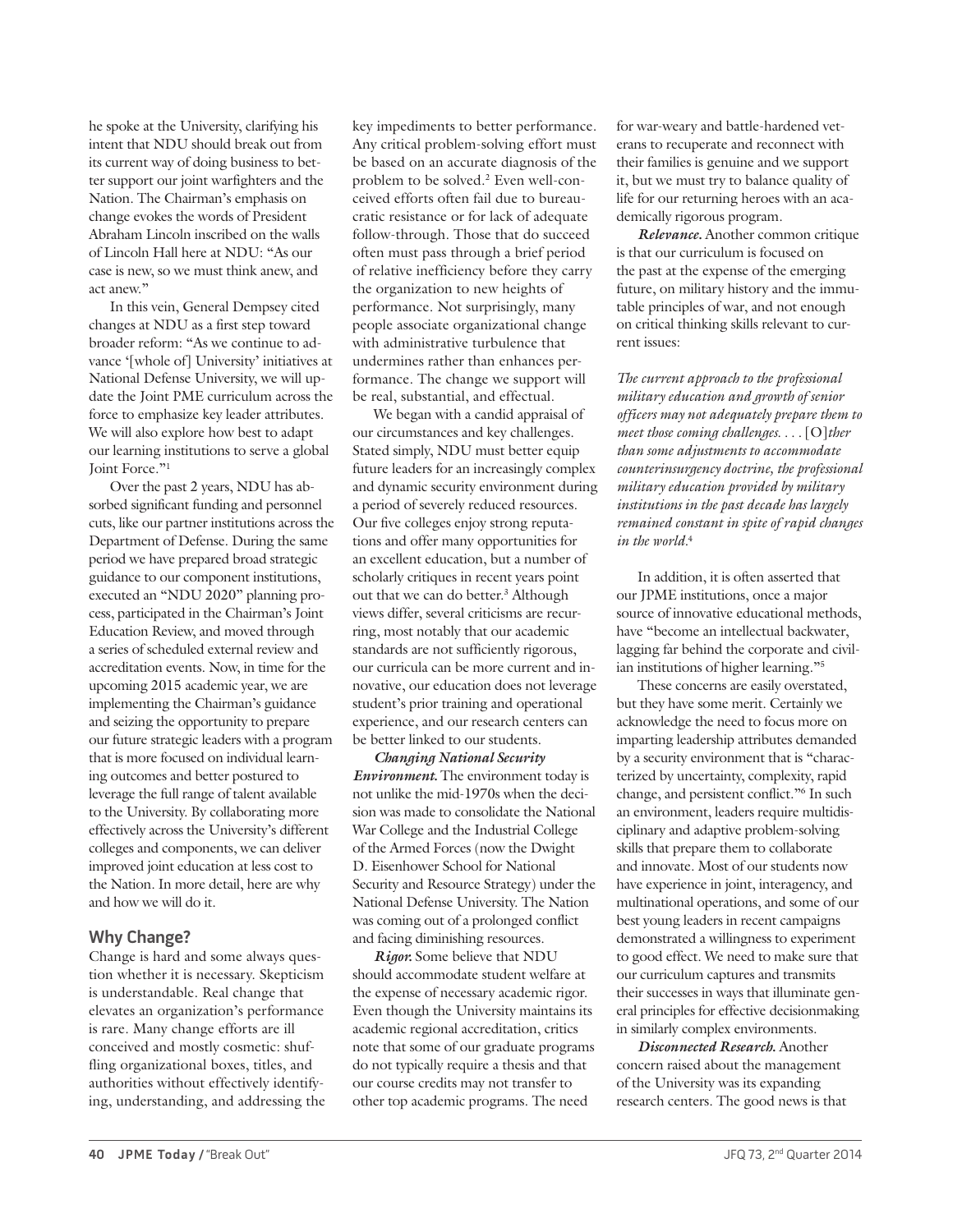many national security organizations (or "customers") believe that NDU research is a good value. They vote with their dollars, so to speak, and over the past decade spent increasing amounts to fund NDU research. Unfortunately, our students did not receive the full value of NDU's impressive research capacity. The ability of students to tap into this wider body of expertise at the University was limited.

Adapting our educational approach and programs to produce better leaders would be controversial in the best of circumstances. It is even more so in a period of fiscal austerity. The overall resources available to NDU have declined by more than 20 percent in the last several years, from \$103 million to a projected \$80 million for the 2015 fiscal year. Across the University, programs have been canceled and faculty and support staff positions have been eliminated or gone unfilled. In these circumstances, "business as usual" must give way to a new paradigm. The key is to make sure our strategy for change clearly identifies how to produce better-equipped, critical problem-solving leaders while conserving resources.

## **What Change?**

If we hope to generate better educational output at lower costs per student, it is clear we will have to evolve and adapt. In the coming academic year, we will implement six major innovations to break out from our current educational model.7 These changes constitute the core of our strategy for better equipping future leaders.

*Student Assessments, Tailored Programs, and Learning Contracts.*

Prior to or soon after arriving at NDU, students will review their careers to date with faculty mentors. Based on previous experiences, interests, and career needs, students and mentors will build a tailored academic program grounded in a core curriculum and enriched by electives and research—not by a predetermined, one-size-fits-all requirement. Faculty mentors will not only explain the core curriculum offered by the University but also work with students to identify topics of particular interest and ways to integrate these into the students' educational



Chairman addresses audience at National Defense University as it welcomes Major General Gregg Martin as its 14<sup>th</sup> president during assumption of command ceremony, July 11, 2012 (DOD/Tyrone C. Marshall, Jr.)

experiences. A clear lesson from adult education research is that mid-career professionals must be self-motivated to learn and that they are best motivated when they understand and can participate in structuring their learning experiences. The decisions made by mentors and students will be codified in a learning contract that will be reviewed periodically and at the end of the academic year.

*First Phase: Foundational Expertise.* The first phase will consist of a single University-wide core curriculum. These courses will cover foundational material that must be mastered by all serious students of national security. The material will be taught by the most talented subject matter experts we have at the University—whether they currently are assigned teaching, research, or administrative duties—in order to give students the best possible educational experience. The material will meet many of our statutory JPME requirements and introduce the Chairman's Desired Leader Attributes, including gender perspectives, ethics, the Profession of Arms, and lessons from the past decade of war. During this first phase, students will pair with fellow students from other departments, agencies, and other countries to expand their understanding of alternative views and cultures, and they will exploit our Washington, DC, location

for first-hand observation of diverse elements of the national security system.

*Second Phase: Specialized Expertise.* The second phase will deliver the core curricula of our five colleges. Freed from the responsibility to cover basic material, the colleges will focus on their unique and distinguishing competencies. The College of International Security Affairs will focus on international partnering and irregular threats; the Eisenhower School will focus on resource management and organizational performance; the Information Resources Management College (*i*College) will focus on the cyber domain; the Joint Forces Staff College, our southern campus located in Norfolk, Virginia, will focus on joint campaign planning; and the National War College will offer its focus on U.S. national security strategy.

The objective is to benefit students by strengthening the ability of each college to offer deeper expertise in its area of distinctive competence.

*Third Phase: Personalized Strategic Leader Development.* The third phase is tailored to individual leader development and will focus on electives. All students will complete a Capstone research project or thesis. This final phase of the academic year challenges students to demonstrate what they have learned in the previous two phases by solving a practical problem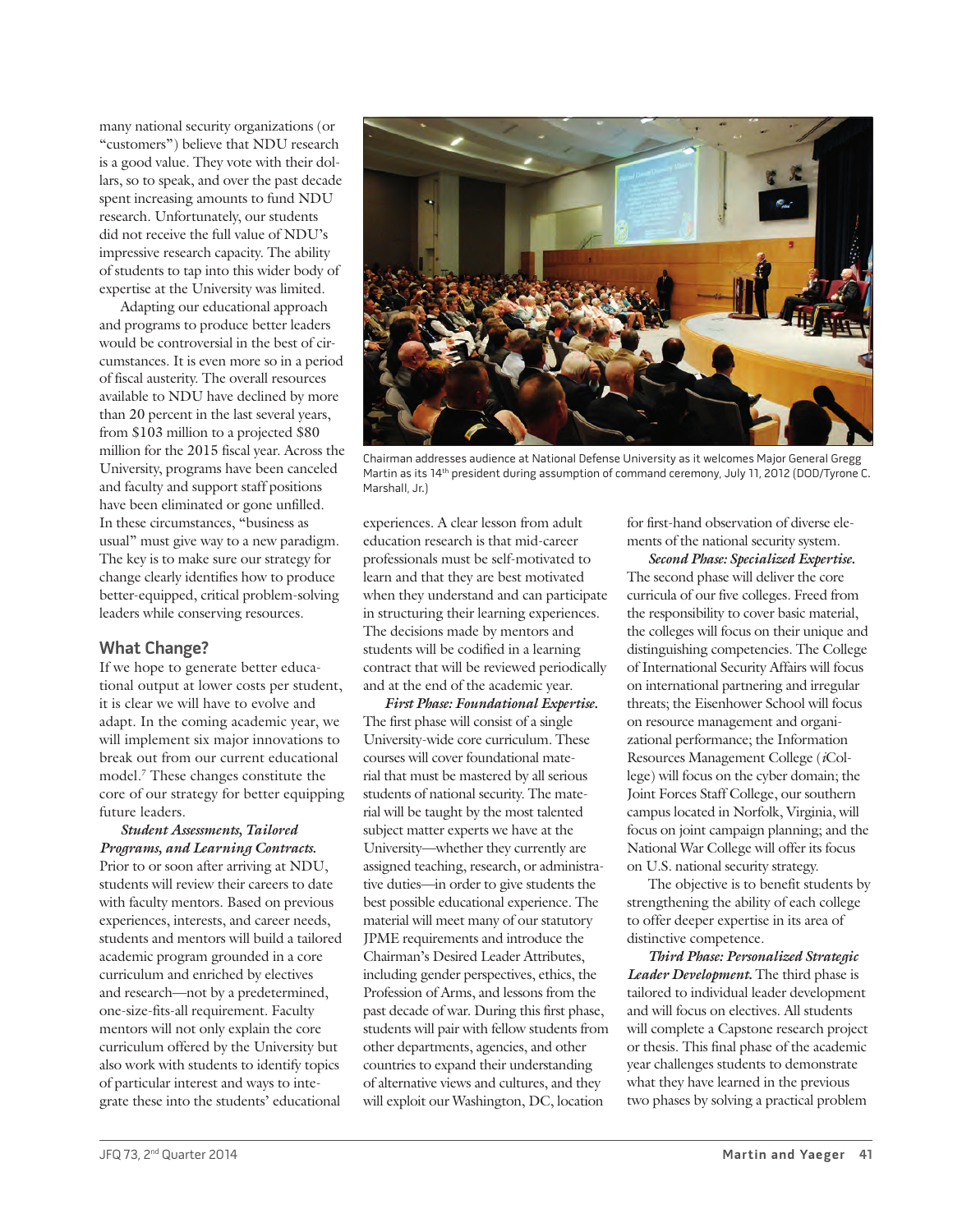

National War College faculty members with seminar students (NDU/Katherine Lewis)

in an area of their choosing relevant to their career goals. Depending on the student learning plan constructed at the beginning of the year and knowledge of their next assignment, electives can directly support the research project or assist the student with broader career goals.

*Program Evaluations and Ongoing Study Guidance.* Throughout the academic year, a concerted effort will be made to improve the way we gather insights from students about their educational experiences. They will provide feedback on all aspects of the educational program. Along with other national security stakeholder feedback, these assessments will be used to adjust the program for better performance. Students will also be encouraged to conduct a self-evaluation of how well they fulfilled their educational contract. An objective of this phase is to provide guidance to graduates for lifelong learning. Their NDU experience should continue after graduation. If there are learning areas or topics that students would like to pursue, relevant faculty will provide additional instructional material and suggested readings before the students depart for their follow-on assignment so they can continue the learning process. We consider this final phase of the academic year an important innovation both for its potential impact on students and for the University. Our five colleges have benefited from each of their student assessments, but organizations that are asked to evaluate their own performance tend to be biased in a positive direction. Centralizing, collating, and analyzing assessment results in the Office of the Provost will enable the University to identify areas for improvement and work together on whole-of-NDU solutions.

*Common Academic Calendar.* The final innovation is a backbone initiative that will reinforce the value of the preceding five changes. Too often in the past, students, faculty and staff were not able to take advantage of the many University events relevant to their educational goals because their schedules would not permit participation. Conferences, workshops, distinguished guest speakers, and partnering with research faculty were hampered by rigid schedules that allowed students little free time while on campus. Some common scheduling rules will allow all elements of the University to schedule activities that might interest students in time slots when they will be free to participate. For example, if lunch periods and time slots for guest lectures are common across all the colleges, NDU components could target these periods for workshops and other events open to student and faculty participation. Alternatively, students could use these portions of their schedules to meet with faculty to discuss their theses or other topics of mutual interest.

#### **What Are the Benefits?**

A few common themes provide the foundation for these changes. Talent from across the University will be marshalled in support of student learning as the first priority irrespective of whether

a person's primary job description is focused on research, outreach, or administration. There are many highly qualified faculty members and experts in our regional centers, campus administration, research centers, and diverse colleges who previously were not available to students—even if the student was intensely interested in their areas of expertise. Under the new program students will be better able to tap the University's full range of expertise—and our commitment to place our students at the center of all we do will be more fully realized.

Greater collaboration across University components is a corollary requirement for our student-centric program. The changes we are implementing are interrelated and mutually dependent, as would be expected in a coherent organizational strategy for change. For maximum effect they must be administered together. They require a whole-of-NDU approach to educating our students. Doing a better job with fewer resources often means organizations must cooperate more across interfaces or stovepipes. This is true for jointness in military operations, for interagency cooperation in the broader national security system, and for educational reform at the National Defense University. Thus, we are modeling for our students the collaborative path they will need to apply later in their careers.

More specifically, we expect the following benefits from these integrated changes:

- **•** The third-phase focus on demonstrated problem-solving under direct faculty mentorship, which builds on critical thinking skills imparted in the first two phases, will help equip future leaders to operate in a complex and dynamic security environment.
- **•** The first and third phases will draw upon the best talent from across NDU to ensure students receive the best that the University has to offer in each subject area, including individual student research.
- Freeing colleges from the burden of teaching common foundational material will allow them to hire and